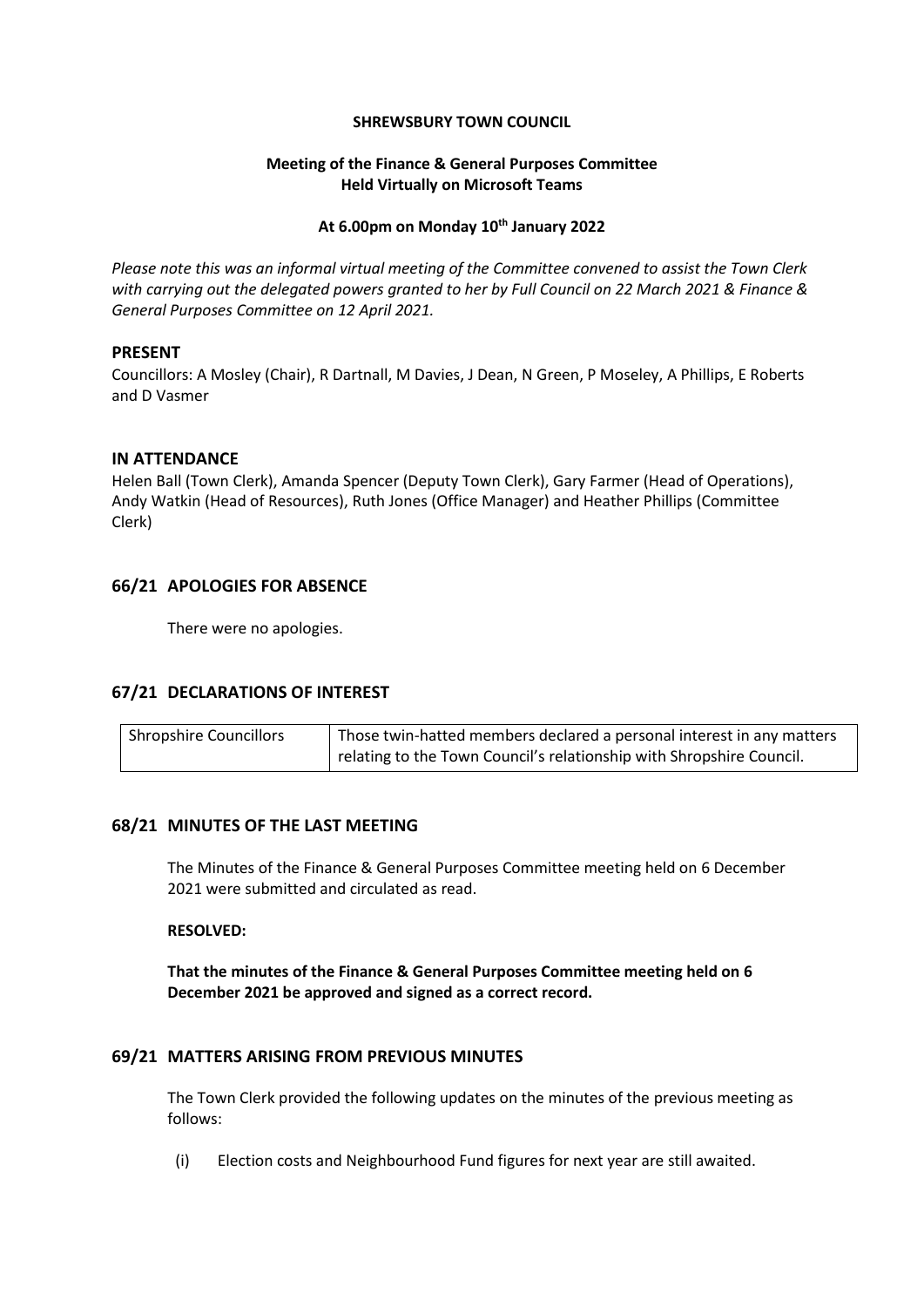- (ii) Tender update:
	- The Quarry Solar Lights are currently being installed.
	- Tree works in the Quarry start next week for about a month.
	- Canoe hire tenders have been received and are being evaluated.
	- Work on the replacement lamps is ongoing. The parts have arrived but the electrician is currently occupied with removing the Christmas lights.
- (iii) The Chairman answered Councillor Phillips' enquiry as whether there was any update from Mr Redfern QC regarding his report that it was expected towards the end of January.

## **70/21 BUDGET 2022/23**

### **(i) Revenue Budget for 2022/23**

Details of the draft 2022/23 budget had been circulated to members ahead of this meeting and had been put together based on the assumptions approved at the last Finance & General Purposes meeting.

The RFO made the following points on the forecast out-turn for the 2021/22 financial year explaining that there were more than 35 cost centres that feed into the forecast and that small variables generally average themselves out hence reviewing the consolidated total to explain variances instead of individual cost centres.

Overall a net deficit of £12,358 is forecast which is fractionally higher than budgeted of £11,558.

Income was comparable to the budget when the sale of assets and S106 is discounted, which are transferred to reserves. This was with the exception of interest received which had performed poorly due to historically low base rates.

On the expenditure side, there had been positive variances reported quarterly on the wages for vacant posts but this would be eliminated due to a factored in 2% wage increase, to leave a £2000 underspend. Casual/temporary staff was over budget due to the employment of a temporary Market officer, expenditure of grant on youth staff and the deployment of security in the Quarry. The car allowance was also over budget due to back-dated claims but that this would be back to normal levels in the coming year.

Building costs increased but these were offset by releasing earmarked reserves. A rates rebate for public conveniences was received hence the lower spend than budgeted.

An increase in the cost of computer licences renewals led to the increase in computer and IT costs. There was a slight increase in spending on Professional Fees due to advice and services required in the year.

Overall If it was not for the urgent tree works in the Quarry, which needed doing this financial year, there would have been a positive variance on expenditure instead of matching the budget.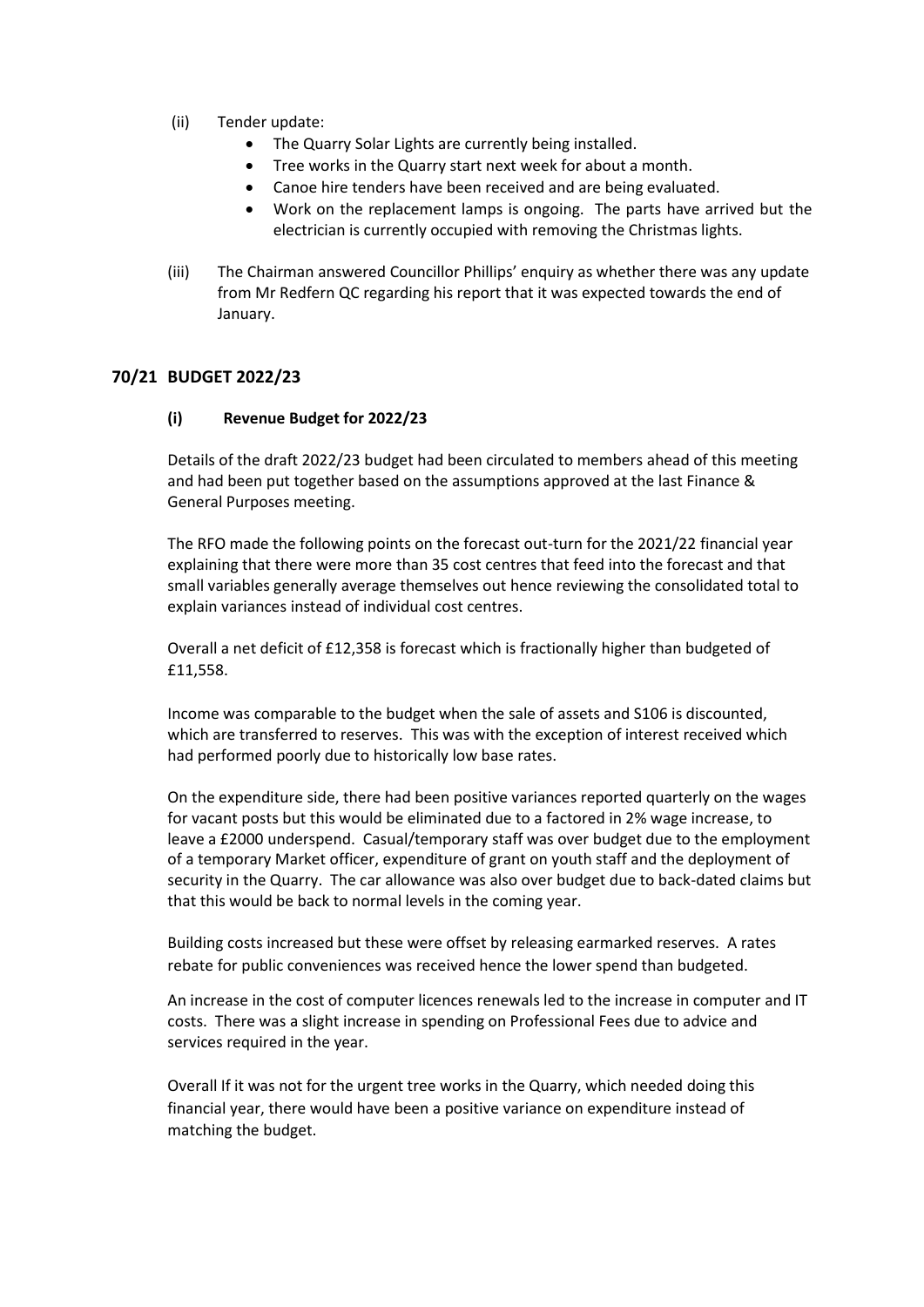Capital and Other Costs showed transfer to reserves of £649,067 but the majority of this was income taken to reserves effectively a contra entry.

On the earmarked reserves side the commitments to climate change fund £75K, bus shelters £33K and ash die back £33K had been made as well as some of the other annual contributions.

## **(ii) Budget and Precept for 2022/23**

The RFO reported that despite not raising the band D rate, a budget had been produced which was balanced, all be it with a small deficit of £2,081 to be taken from general reserves.

On the precept, the tax base had increased 1.7% to 25,752.47 which at the band D the rate of £60.25 raised an additional £25,976. The typical Shrewsbury property was rated Band B at £46.86.

Members were reminded that this had been the hardest budget to put together due to the uncertainty of inflation, pending pay settlement, BOE base rate and Brexit implications, which impacted expenditure and income. There was also the additional tax of 1.25% added to National Insurance for the social care levy to factor in.

The inflation factors discussed at prior meetings had been reflected on income and expenditure but unfortunately costs had risen faster than income. To balance the budget, therefore, the capital budget, which was used to update the fleet, had been reduced by £30K and earmarked reserves for play reduced to zero saving another £20K.

Focusing on expenditure there were no additions to staff, although unfilled posts from last year would be advertised shortly and hence no changes in service delivery.

Some adverse variances in the forecast and now positive variances as the position was reversed but how the budget will stand up to actual increases remained to be seen and would be reported on at quarterly updates. Due to the energy contract, the council was shielded from the worst of the energy crisis and had currently £327K of general reserves to meet any small overspends.

Councillor Dean asked if the Town Council was helping staff with fuel bills when working from home. The RFO replied that no help was being offered.

Councillor Dean also enquired about car allowances and wanted to know, that with the advent of electric vehicles and staff working from home, if there would be changes to expenditure. The RFO replied that this would be raised and reviewed at the JCC.

It was noted that there were no entries on the budget under Vehicle Replacement and that the RFO would remove it.

In terms of Income, the RFO expressed his hope that the Town Council would receive slightly more than last year.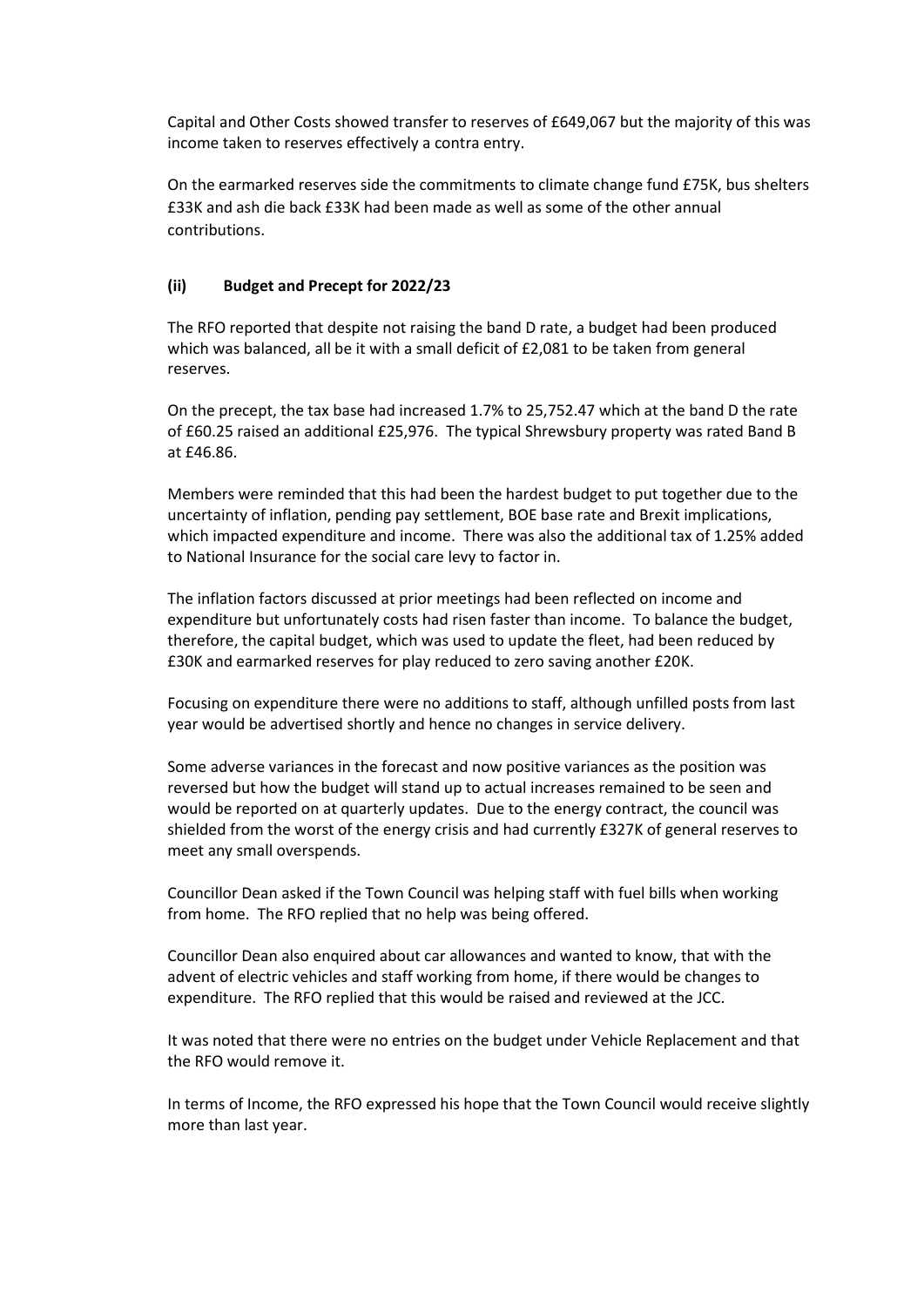Despite a small deficit the commitments to earmarked reserves and the ash die back and bus shelters of £68,000 were included within the budget.

Councillor Mosley invited members to debate the Recommendations to this committee. He expressed his delight that the RFO had presented a budget with a 0% increase to the precept. The cost of living crisis was about to worsen and members had the responsibility to mitigate this as much as possible for residents. He thanked the RFO and other officers involved and the good housekeeping undertaken by councillors over the years.

Despite this, there were significant projects in the pipeline, for example:

- New BMX track at Monkmoor
- Renovation of Stanley Lane Recreation Ground
- Play equipment improvements at Kynaston Road and Upton Lane
- Bus shelter improvements
- Ongoing solar light works
- Investment in the County Ground
- Maintaining commitment to Big Town Plan
- Ash dieback work

It was also hoped that this year might see the development of a more accessible route to town around the Dana.

Councillor Vasmer very much supported no increase to the precept and was relieved that work would still continue on the above projects despite this.

Councillor Phillips also expressed support for the budget but said it would be prudent to keep the precept as it was with a view to possibly trimming it in future years.

### **RECOMMENDED:**

- **(i) The forecast out-turn for the 2021/22 Financial Year as presented be noted;**
- **(ii) The increased Taxbase of 25,752.47 and Band D rate of £60.25 be noted;**
- **(iii) That the proposed Fees & Charges as agreed by both the Finance & General Purpose Committee and the Recreation & Leisure Committee be approved;**
- **(iv) That the Capital Programme be deferred to the next meeting on the basis that any inclusions did not impact on the Revenue Budget and be funded through existing and future reserves;**
- **(v) That a Revenue Expenditure Budget of £3,759,808 be set against an Income budget of £3,757,727 with a planned deficit of £2,081 being funded through General Reserves;**
- **(vi) That a Precept be levied against the Taxpayers of Shrewsbury of £1,551,586 which equated to a Band D Levy of £60.25.**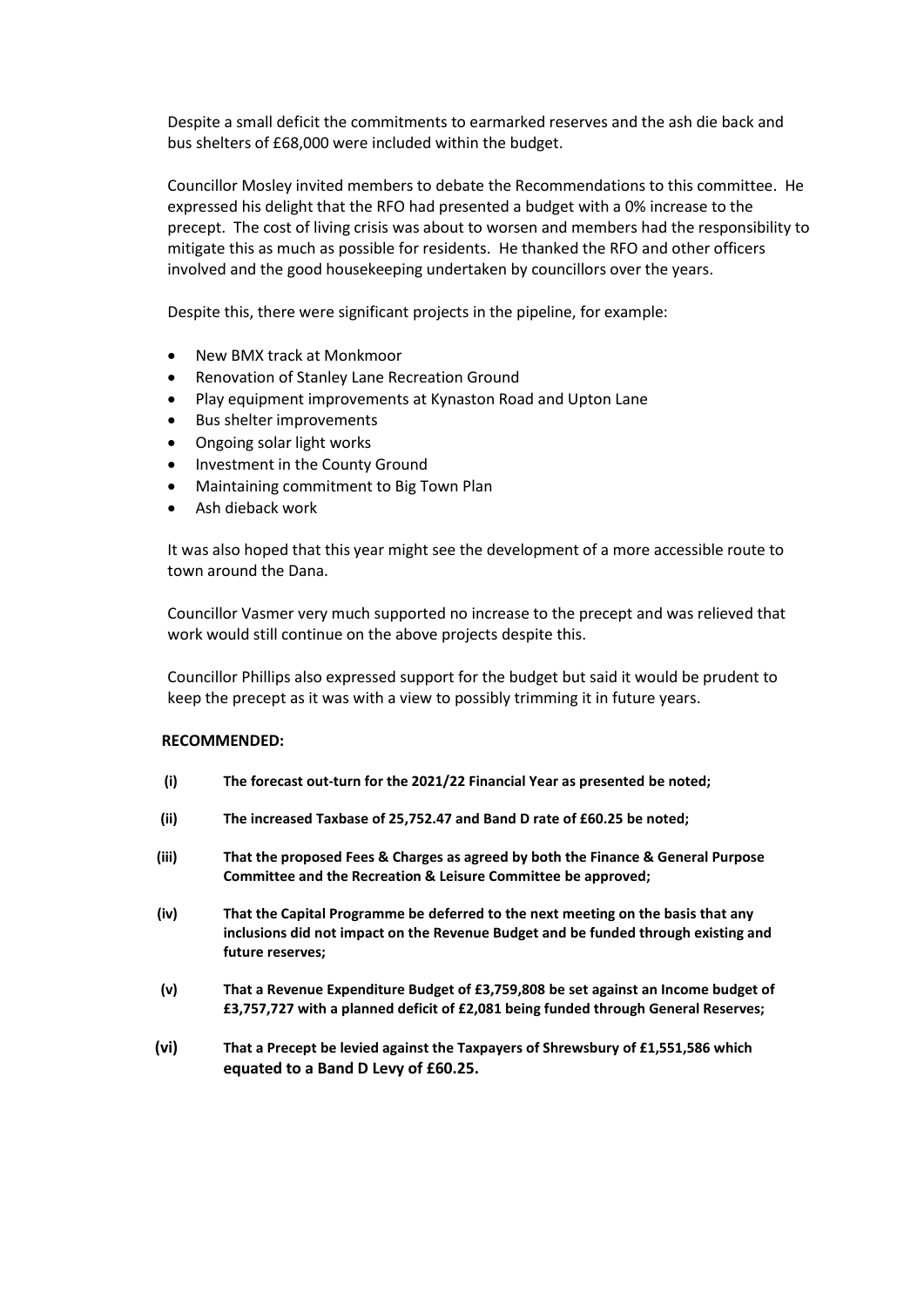## **71/21 EXCLUSION OF THE PUBLIC**

#### **RESOLVED:**

**That in accordance with s1(2) Public Bodies (Admission of Meetings) Act 1960, members of the public be excluded from the meeting on the grounds that the following items being considered involve the disclosure of confidential information.**

*Live streaming of the meeting was ended.*

### **72/21 PURCHASE OF PROPERTY**

The Town Clerk circulated a report detailing a property that had come available within the town centre that could meet the accommodation needs of the Town Council. The Town Clerk went into further detail at the meeting, including the levels of due diligence undertaken and a review of costs of both the property but also any improvements that would need to be made to make it fit for purpose.

The RFO also outlined the business case of purchasing this property against current expenditure of the Town Council's existing base and the loss of income from utilising existing reserves.

The Town Clerk reported that following discussions with the Group Leaders, she had made an offer on the building and this had subsequently been approved. Architects had been commissioned to undertake sketch designs and provide indicative costs of work to informed the purchase decision.

The Town Clerk therefore recommended to Mr Chairman that the Committee agrees that officers proceed with the purchase and renovation of the property as outlined in her report.

Councillor Mosley, having visited the site, confirmed the Town Clerk's comments and remarked that the building was in an excellent state of repair. Meetings of the Full Council could not be accommodated but this was not seen to be a barrier to the purchase either as other council meetings could be held there. There might also be room for a Members' Room for anyone wishing to meet ward residents.

Councillor Vasmer added that the purchase of this property would make excellent economic sense and would help increase the public profile of the Council due to its visible location. If a Members' Room was created, there was the possibility that this could be hired out to community groups.

Councillor Phillips expressed his support for the purchase in principle but was concerned about the lack of parking for disabled people outside and whether this historic building might have a significant carbon footprint; he would like further information before Full Council. Councillor Dean said that this was an opportunity to undertake a ground-breaking retro-fit on an old building which would be good for the Town Council's profile.

### **RECOMMENDATIONS:**